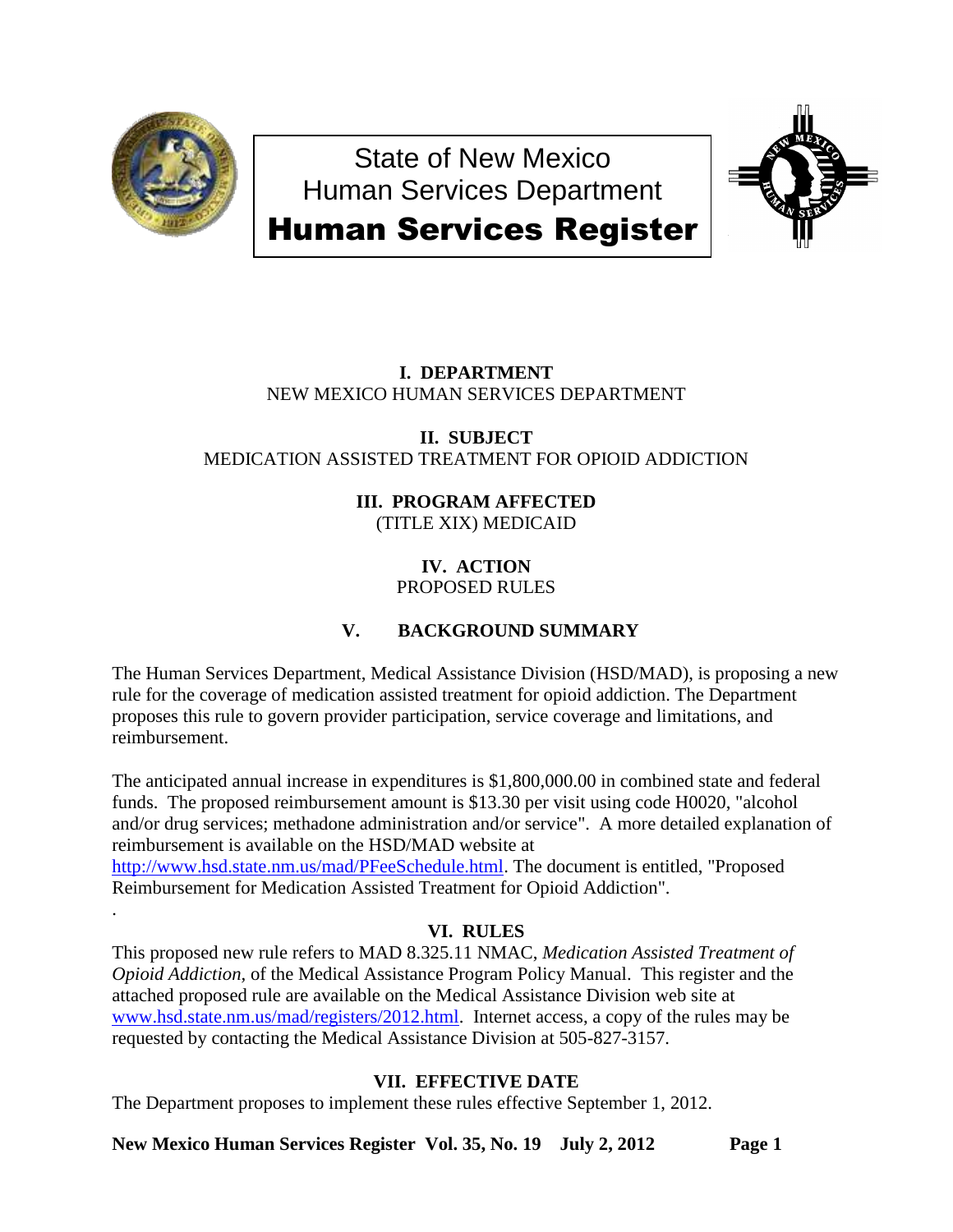## **VIII. PUBLIC HEARING**

A public hearing to receive testimony on these proposed rules will be held at 1:30 p.m. on August 6, 2012 in the South Park Conference Room, 2055 S. Pacheco, Ste. 500-590, Santa Fe.

If you are a person with a disability and you require this information in an alternative format or require a special accommodation to participate in the public hearing, please contact the Division toll free at 1-888-997-2583 and ask for extension 7-3156. In Santa Fe call 827-3157. The Department's TDD system may be accessed toll-free at 1-800-659-8331 or in Santa Fe by calling 827-3184. The Department requests at least ten (10) days advance notice to provide requested alternative formats and special accommodations.

Copies of all comments will be made available by the Medical Assistance Division upon request by providing copies directly to a requestor or by making them available on the MAD website or at a location within the county of the requestor.

## **IX. ADDRESS**

Interested persons may address written or recorded comments to:

Sidonie Squier, Secretary Human Services Department P.O. Box 2348 Santa Fe, New Mexico 87504-2348

These comments must be received no later than 5:00 p.m. on August 6, 2012. Written and recorded comments will be given the same consideration as oral comments made at the public hearing. Interested persons may also address comments via electronic mail to: [Barbara.watkins@state.nm.us](mailto:Barbara.watkins@state.nm.us) .

## **X. PUBLICATION**

Publication of these rules approved by:

SIDONIE SQUIER, SECRETARY HUMAN SERVICES DEPARTMENT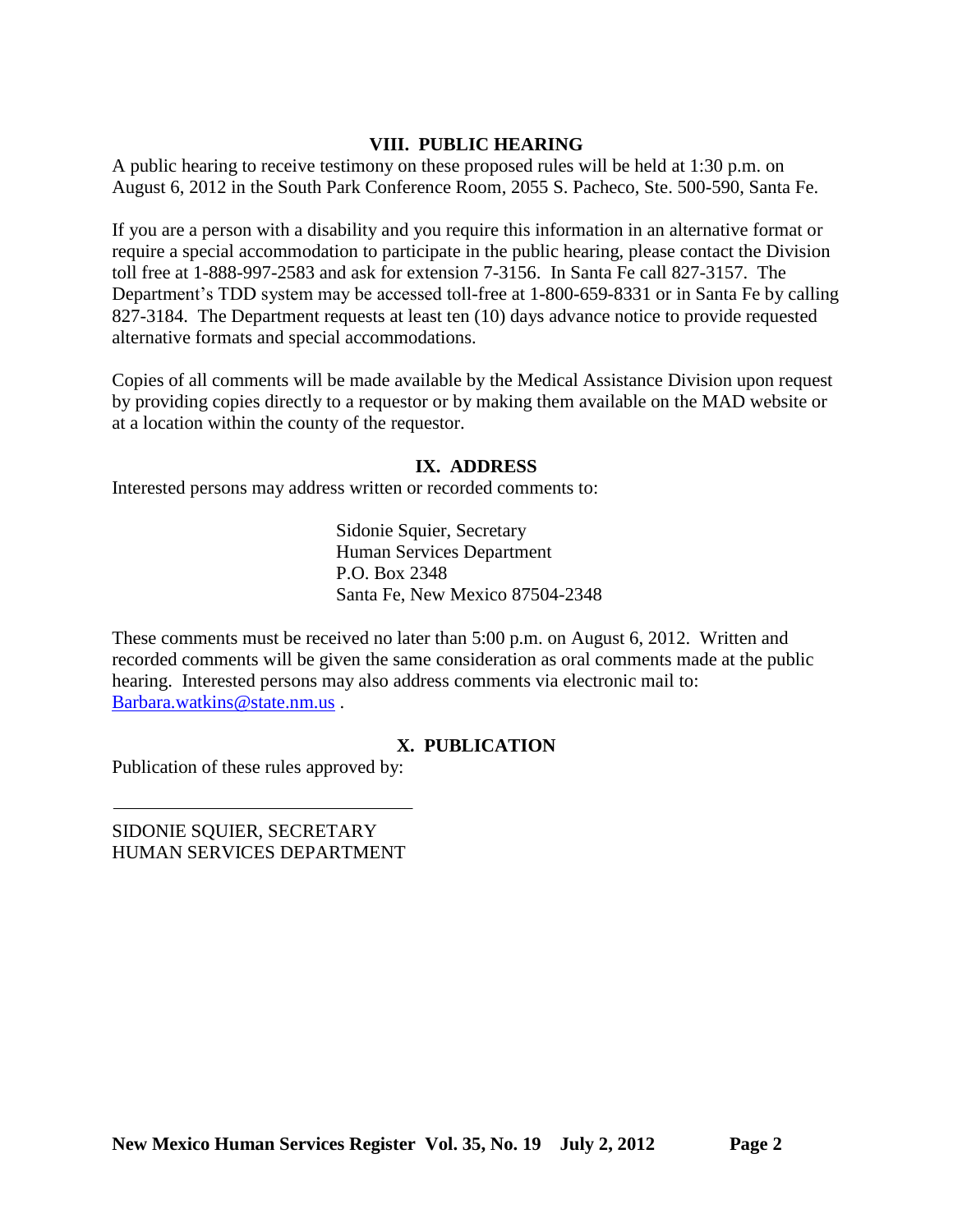#### **INDEX**

#### 8.325.11 MEDICATION ASSISTED TREATMENT FOR OPIOID ADDICTION

| 8.325.11.1  |                                                     |  |
|-------------|-----------------------------------------------------|--|
| 8.325.11.2  |                                                     |  |
| 8.325.11.3  |                                                     |  |
| 8.325.11.4  |                                                     |  |
| 8.325.11.5  |                                                     |  |
| 8.325.11.6  |                                                     |  |
| 8.325.11.7  |                                                     |  |
| 8.325.11.8  |                                                     |  |
| 8.325.11.9  | MEDICATION ASSISTED TREATMENT FOR OPIOID ADDICTION1 |  |
| 8.325.11.10 |                                                     |  |
| 8.325.11.11 |                                                     |  |
| 8.325.11.12 |                                                     |  |
| 8.325.11.13 |                                                     |  |
| 8.325.11.14 |                                                     |  |
| 8.325.11.15 |                                                     |  |
| 8.325.11.16 |                                                     |  |
|             |                                                     |  |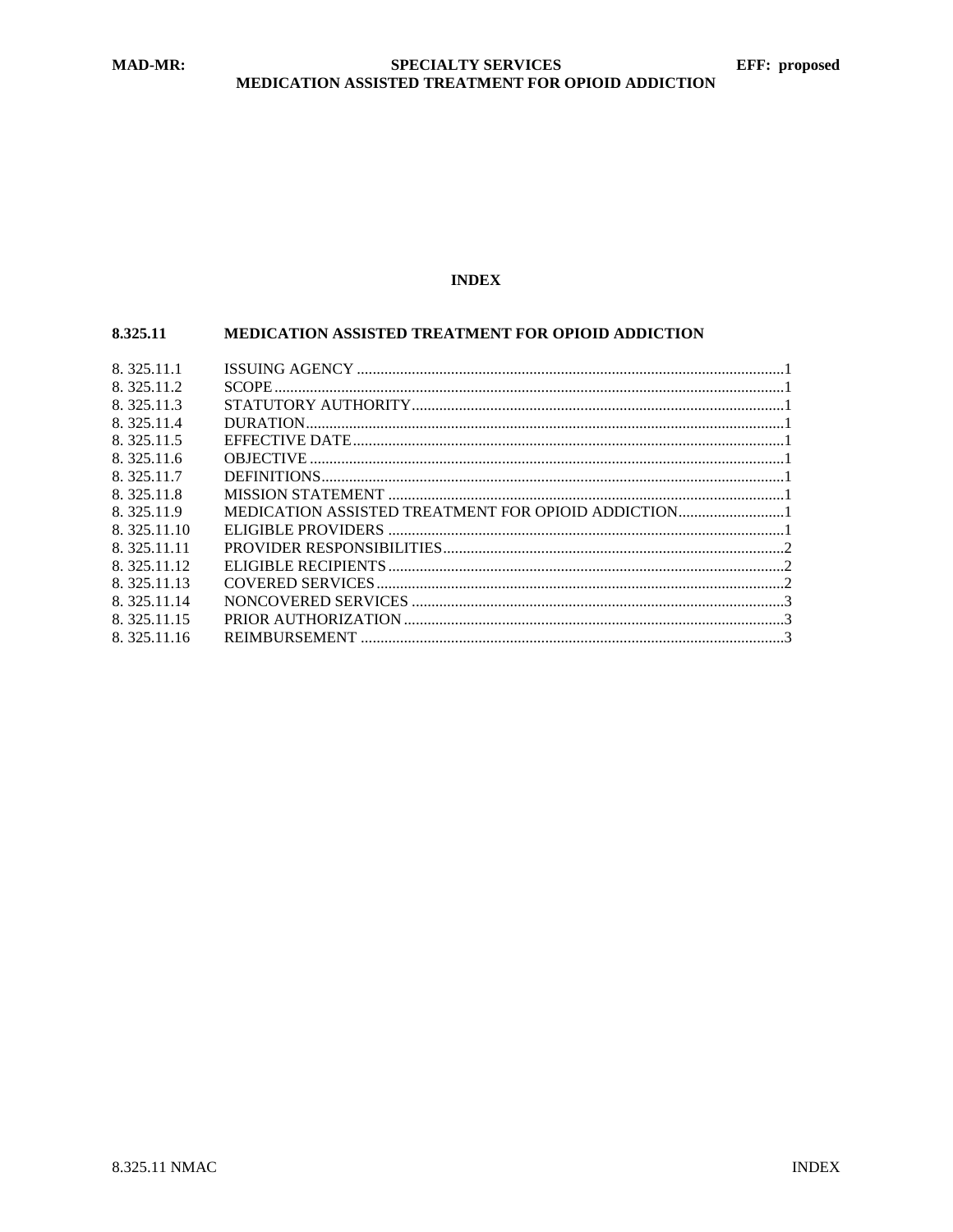This page intentionally left blank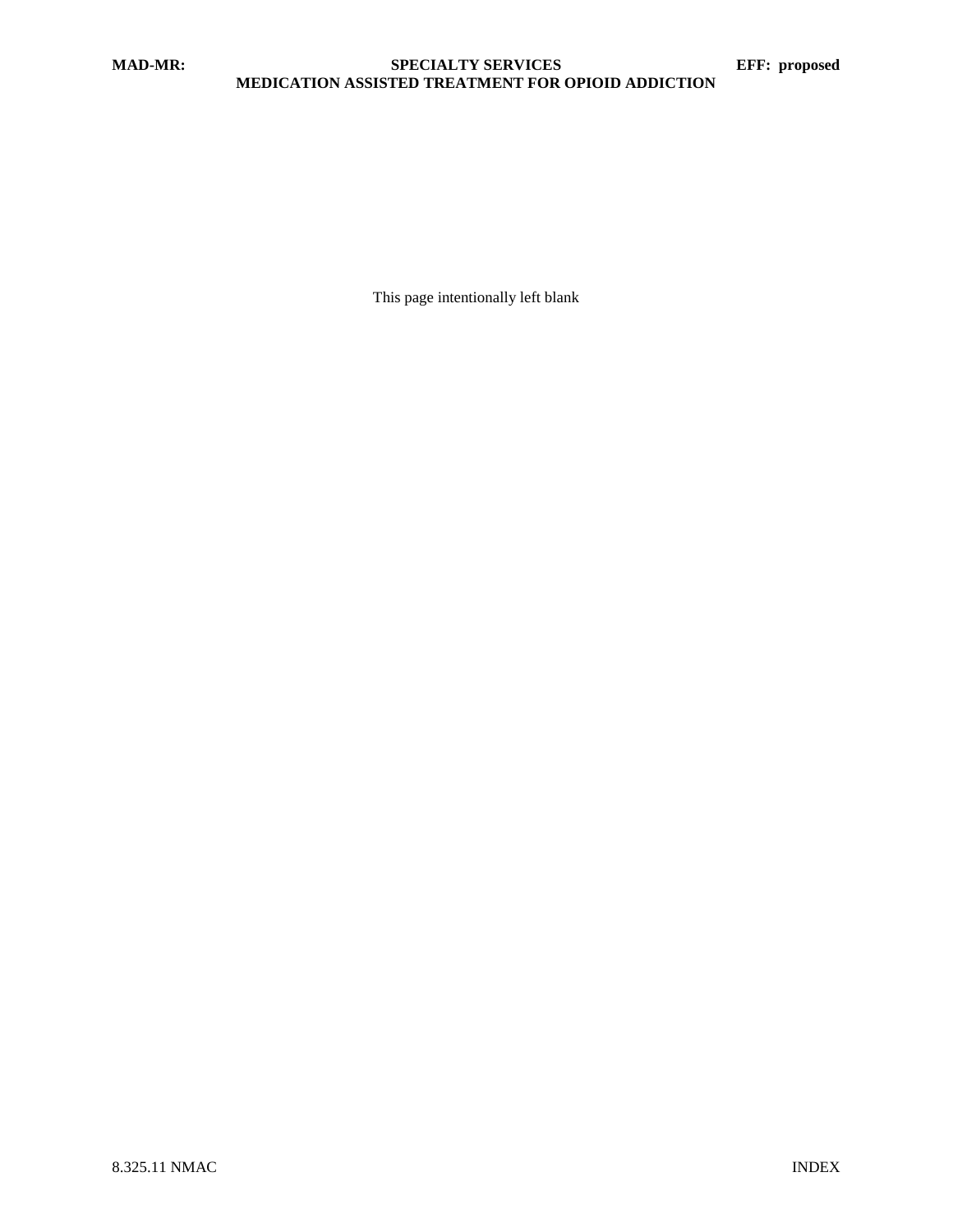### **TITLE 8 SOCIAL SERVICES CHAPTER 325 SPECIALTY SERVICES PART 11 MEDICATION ASSISTED TREATMENT FOR OPIOID ADDICTION**

**8.325.11.1 ISSUING AGENCY:** New Mexico Human Services Department (HSD). [8.325.11.1 NMAC - N, 9-1-12]

**8.325.11.2 SCOPE:** The rule applies to the general public. [8.325.11.2 NMAC - N, 9-1-12]

**8.325.11.3 STATUTORY AUTHORITY:** The New Mexico medicaid program and other health care programs are administered pursuant to regulations promulgated by the federal department of health and human services under Title XIX of the Social Security Act as amended or by state statute. See NMSA 1978, Section 27-1- 12 et seq. [8.325.11.3 NMAC - N, 9-1-12]

**8.325.11.4 DURATION:** Permanent [8.325.11.4 NMAC - N, 9-1-12]

**8.325.11.5 EFFECTIVE DATE:** September 1, 2012, unless a later date is cited at the end of a section. [8.325.11.5 NMAC - N, 9-1-12]

**8.325.11.6 OBJECTIVE:** The objective of this rule is to provide instructions for the service portion of the New Mexico medical assistance division programs. [8.325.11.6 NMAC - N, 9-1-12]

## **8.325.11.7 DEFINITIONS:** [RESERVED]

**8. 325.11.8 MISSION STATEMENT:** To reduce the impact of poverty on people living in New Mexico by providing support services that help families break the cycle of dependency on public assistance. [8.325.11.8 NMAC - N, 9-1-12]

**8. 325.11.9 MEDICATION ASSISTED TREATMENT FOR OPIOID ADDICTION (MAT):** The New Mexico medical assistance division (MAD) provides coverage for medication assisted treatment for opioid addiction to eligible recipients through an opioid treatment center as defined in 42 CFR part 8, *Certification of Opioid Treatment Programs*. [8.325.11.9 NMAC - N, 9-1-12]

**8. 325.11.10 ELIGIBLE PROVIDERS:**

A. Health care to New Mexico MAD eligible recipients is furnished by a variety of providers and provider groups. The reimbursement for these services is administered by MAD. Upon approval of a New Mexico MAD provider participation agreement or a MAD EHR incentive payment agreement by MAD or its designee, licensed practitioners, facilities and other providers of services that meet applicable requirements are eligible to be reimbursed for furnishing covered services to eligible recipients. A provider must be approved before submitting a claim for payment to the MAD claims processing contractors. MAD makes available on the HSD/MAD website, on other program-specific websites, or in hard copy format, information necessary to participate in health care programs administered by HSD or its authorized agents, including program rules, billing instructions, utilization review instructions, and other pertinent materials. When approved, a provider receives instruction on how to access these documents. It is the provider's responsibility to access these instructions, to understand the information provided and to comply with the requirements. The provider must contact HSD or its authorized agents to obtain answers to questions related to the material or not covered by the material. To be eligible for reimbursement, a provider must adhere to the provisions of the MAD provider participation agreement and all applicable statutes, regulations, and executive orders. MAD or its selected claims processing contractor issues payments to a provider using electronic funds transfer (EFT) only.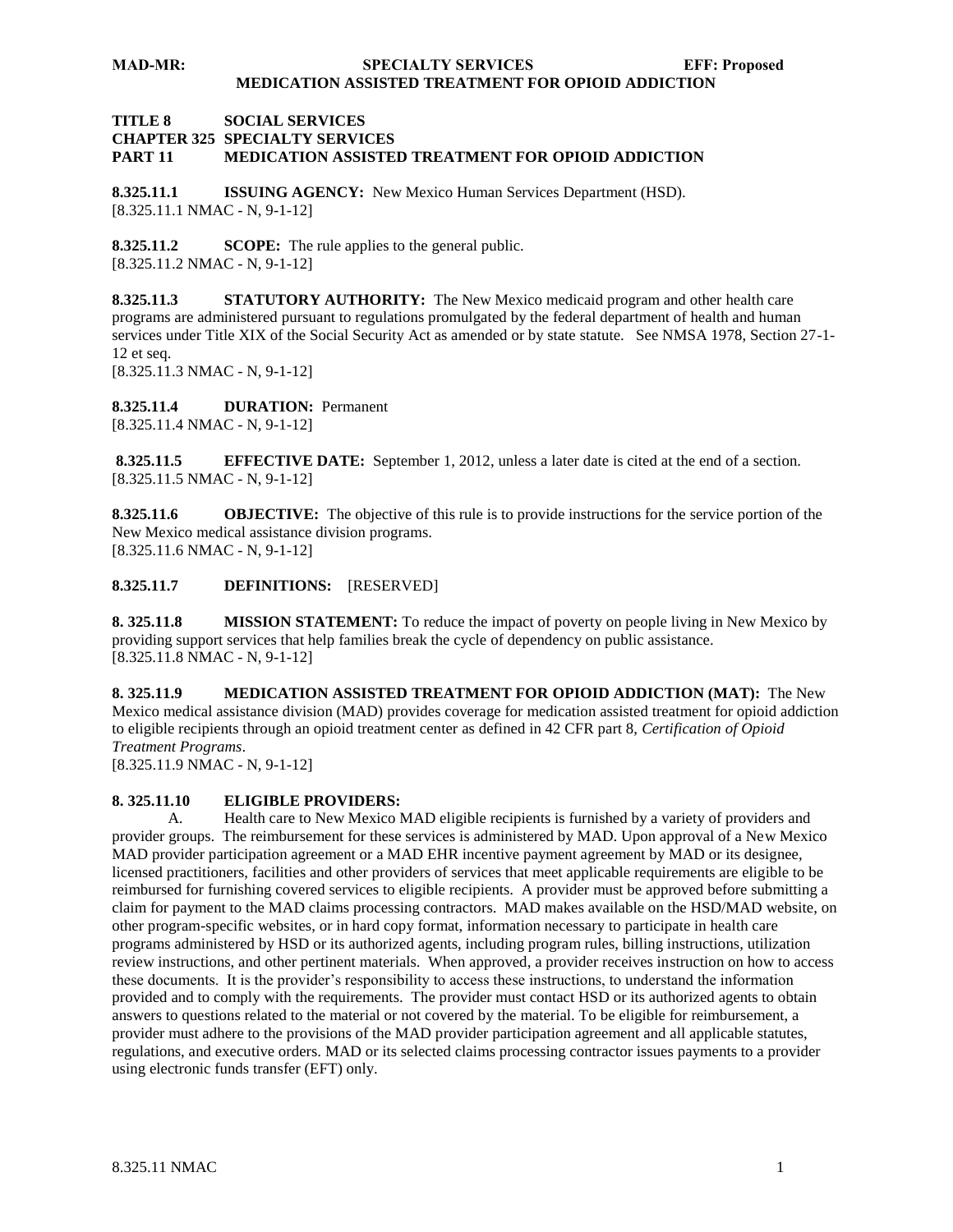### **MAD-MR: SPECIALTY SERVICES EFF: Proposed MEDICATION ASSISTED TREATMENT FOR OPIOID ADDICTION**

B. Opioid treatment centers are public or private facilities operating a federally certified program to dispense methadone, or other narcotic replacement or narcotic agonist drug items, as part of a detoxification treatment or maintenance treatments as defined in 42 CFR part 8, *Certification of Opioid Treatment Programs*.

C. Services must be provided within the scope of the practice and licensure for each provider and must be in compliance with the statutes, rules and regulations of the applicable practice and with the MAD program policy manual.

[8.325.11.10 NMAC - N, 9-1-12]

### **8. 325.11.11 PROVIDER RESPONSIBILITIES:**

A. A provider who furnishes services to a medicaid or other health care programs eligible recipient must comply with all federal and state laws, regulations, and executive orders relevant to the provision of services as specified in the MAD provider participation agreement. A provider also must conform to MAD program rules and instructions as specified in the provider rules manual and its appendices, and program directions and billing instructions, as updated. A provider is also responsible for following coding manual guidelines and CMS correct coding initiatives, including not improperly unbundling or upcoding services.

B. A provider must verify that an individual is eligible for a specific health care program administered by the HSD and its authorized agents, and must verify the eligible recipient's enrollment status at the time services are furnished. A provider must determine if an eligible recipient has other health insurance. A provider must maintain records that are sufficient to fully disclose the extent and nature of the services provided to an eligible recipient.

C. The provider must maintain documentation supporting the medical necessity of MAT services in the eligible recipient's medical record per the requirements in 42 CFR Part 8, *Certification of Opioid Treatment Programs.*

[8.325.11.11 NMAC - N, 9-1-12]

**8. 310.16.12 ELIGIBLE RECIPIENTS:** MAT services are provided to eligible recipients who have full New Mexico medicaid benefits and eligible recipients receiving pregnancy related benefits.

A. The provider must ensure through its internal policies and procedures that an eligible recipient is treated for opioid dependency treatment only after the provider's physician determines and documents that:

 (1) the eligible recipient meets the definition of opioid dependence using generally accepted medical criteria such as those contained in the diagnostic and statistical manual for mental disorders (DSM-IV-TR or subsequent editions);

 (2) the eligible recipient has received a physical examination as required by Subsection D of 7.32.8.19 NMAC;

 (3) if the eligible recipient is requesting maintenance treatment, then the eligible recipient must have been addicted for at least 12 months prior to starting MAT services, unless the eligible recipient receives a waiver of this requirement from the provider's physician because the eligible recipient:

- (a) was released from a penal institution within the last six months;
- (b) is pregnant, as confirmed by the program physician;
- (c) was treated for opioid dependence within the last 24 months; and

 (d) meets any other requirements specified in 7.328 NMAC regarding waivers, consent, and waiting periods.

B. The provider must ensure that an eligible recipient 19 years of age or older requesting long-term or short-term opioid withdrawal treatment who has had two or more unsuccessful opioid treatment withdrawal treatment episodes within a 12-month period be assessed by the provider's medical director to determine if other forms of treatment may be more appropriate.

[8.325.11.12 NMAC - N, 9-1-12]

**8. 325.11.13 COVERED SERVICES:** MAT services use a drug or biological that is recognized in the treatment of substance use disorder and provided as a component of a comprehensive treatment program. MAT is also a benefit as a conjunctive treatment regimen for eligible recipients who are addicted to substances that can be abused and who meet the DSM-IV-TR criteria for a substance use disorder.

A. Covered MAT opioid treatment center services are limited to the program physician assessment, counseling, and the provision, administration, or dispensing of methadone or other narcotic replacement or narcotic agonist drug items as part of a detoxification treatment or maintenance treatments as defined in 42 CFR part 8, *Certification of Opioid Treatment Program.*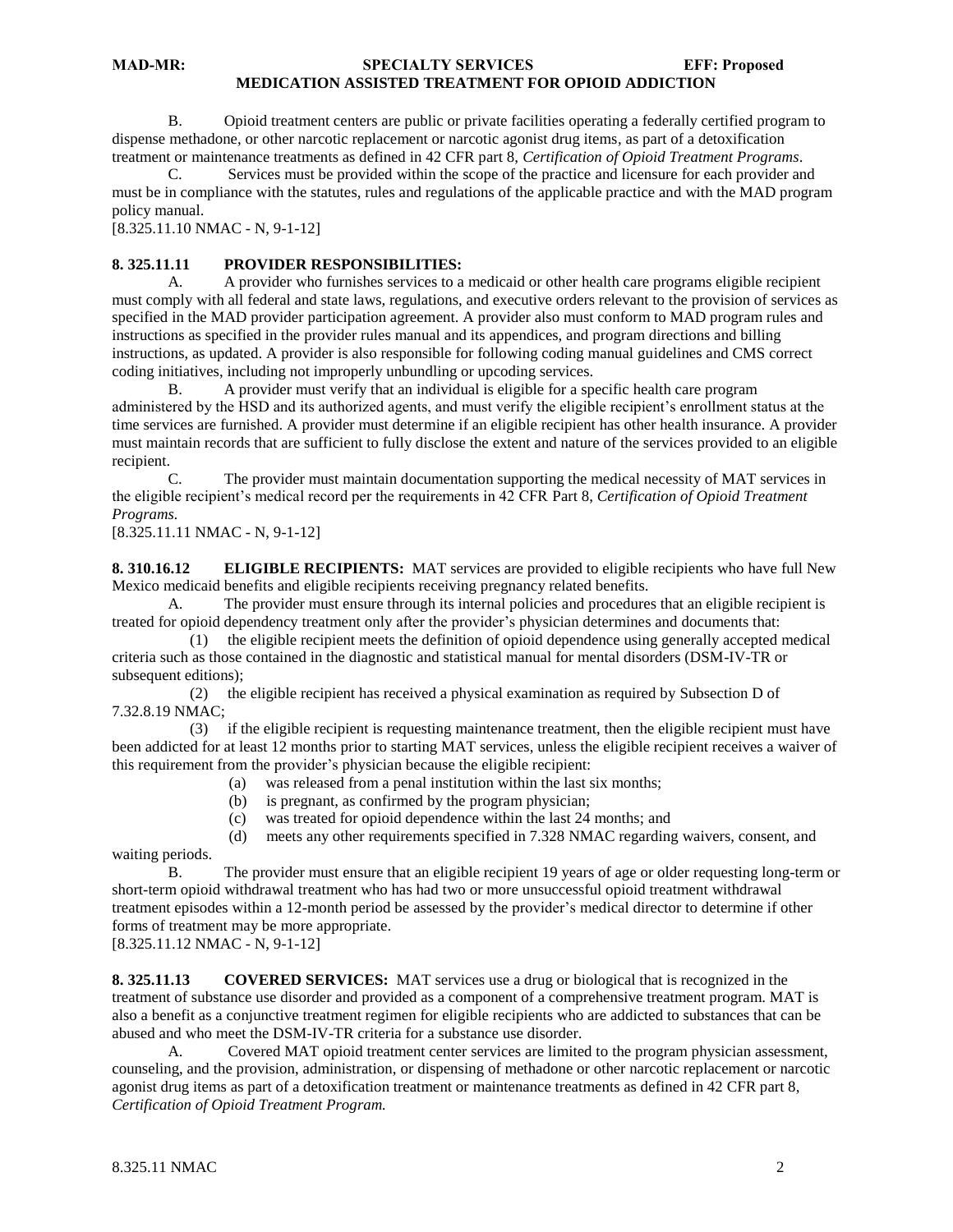## **MAD-MR: SPECIALTY SERVICES EFF: Proposed MEDICATION ASSISTED TREATMENT FOR OPIOID ADDICTION**

B. MAT services are limited to one drug administration or dispensing per day and only when there has been a face-to-face encounter with the eligible recipient. [8.325.11.13 NMAC - N, 9-1-12]

**8. 325.11.14 NON-COVERED SERVICES:** MAT services are subject to the limitations and coverage restrictions that exist for other MAD services. See 8.301.3 NMAC, *General Noncovered Services*. [8.325.11.14 NMAC - N, 9-1-11]

**8. 325.11.15 PRIOR AUTHORIZATION:** All MAD services are subject to utilization review for medical necessity and program compliance. Reviews can be performed before services are furnished, after services are furnished and before payment is made, or after payment is made. See 8.302.5 NMAC, *Prior Approval and Utilization Review*. The provider must contact HSD or its authorized agents to request utilization review instructions. It is the provider's responsibility to access these instructions or ask for paper copies to be provided, to understand the information provided, to comply with the requirements, and to obtain answers to questions not covered by these materials. When services are billed to and paid by a coordinated services contractor authorized by HSD, the provider must follow that contractor's instructions for authorization of services.

A. **Prior authorization:** Certain procedures or services may require prior authorization from MAD or its designee. Contact lenses, either the original prescription or replacement, require prior authorization. Services for which prior authorization was obtained remain subject to utilization review at any point in the payment process.

B. **Eligibility determination:** The prior authorization of a service does not guarantee that an individual is eligible for medicaid or other health care programs. A provider must verify that an individual is eligible for a specific program at the time the service is furnished and must determine if the eligible recipient has other health insurance.

C. **Reconsideration:** A provider who disagrees with a prior authorization denial or another review decision may request a reconsideration of the decision. See 8.350.2 NMAC *Reconsideration of Utilization Review Decisions*.

[8.325.11.15 NMAC - N, 9-1-12]

#### **8. 325.11.16 REIMBURSEMENT:**

A. A MAT provider, except an IHS or 638facility, must submit claims for reimbursement on the CMS 1500 claim form or its successor. See 8.302.2 NMAC, *Billing for Medicaid Services*. Once enrolled, a provider receives directions on how to access instructions on documentation, billing, and claims processing and laboratory or testing performed by the facility and specimen collection. Reimbursement to a provider for covered services is made at the lesser of the following:

(1) The provider's billed charge; or

(2) The MAD fee schedule for the specific service or procedure.

B. The provider's billed charge must be their usual and customary charge for services.

C. "Usual and customary charge" refers to the amount which the individual provider charges the general public in the majority of cases for a specific procedure or service.

D. MAT specific reimbursement instructions:

 (1) the reimbursement rate for administration or dispensing includes the cost of methadone, administering methadone or other narcotic replacement or agonist drug items, and counseling required by 42 CFR part 8.12 (f) and any laboratory tests or services and any specimen collection performed within the center;

 (2) if a narcotic replacement or agonist drug item other than methadone is administered or dispensed, additional reimbursement will be made for the specific drug item;

 (3) MAT reimbursement is limited to one administration or dispensing per date of service regardless of the number of abused substances being treated;

 (4) therapy other than the counseling required by 42 CFR part 8.12 (f) may be billed separately when rendered by a MAD approved independently licensed provider that meets 8.310.8 NMAC *Behavioral Health Professional Services,* requirements;

 (5) an eligible recipient's medical evaluation and management service may be reimbursed additionally when rendered by a MAD approved medical provider that meets 8.310.2 NMAC *Medical Services Providers,* requirements;

 (6) laboratory services that are required under MAT provided by a certified laboratory facility are reimbursable when billed by the offsite laboratory; and

(7) Claims billed for MAT must include the eligible recipient's substance use disorder diagnosis.